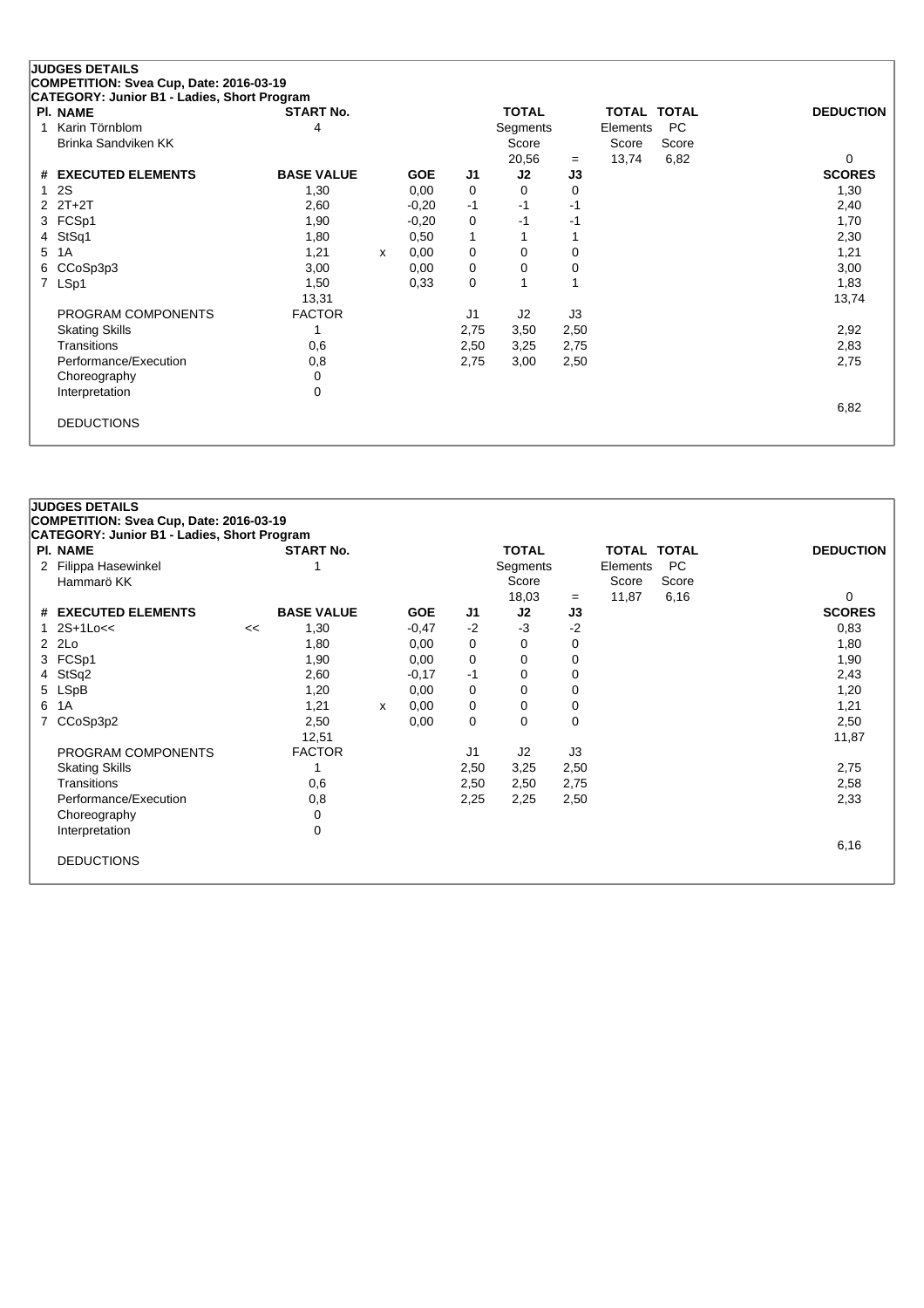## **JUDGES DETAILS**

**COMPETITION: Svea Cup, Date: 2016-03-19**

| CATEGORY: Junior B1 - Ladies, Short Program |                   |            |                |                |          |                    |       |                  |
|---------------------------------------------|-------------------|------------|----------------|----------------|----------|--------------------|-------|------------------|
| <b>PI. NAME</b>                             | <b>START No.</b>  |            |                | <b>TOTAL</b>   |          | <b>TOTAL TOTAL</b> |       | <b>DEDUCTION</b> |
| 3 Matilda Andersson                         | 6                 |            |                | Segments       |          | Elements           | PC    |                  |
| Borlänge KK                                 |                   |            |                | Score          |          | Score              | Score |                  |
|                                             |                   |            |                | 16,86          | $=$      | 11,03              | 5,83  | 0                |
| # EXECUTED ELEMENTS                         | <b>BASE VALUE</b> | <b>GOE</b> | J <sub>1</sub> | J2             | J3       |                    |       | <b>SCORES</b>    |
| 1 FCSp1                                     | 1,90              | 0,00       | 0              | 0              | 0        |                    |       | 1,90             |
| 2 1A                                        | 1,10              | 0,13       | 0              |                |          |                    |       | 1,23             |
| 3 2Lo+1T                                    | 2,20              | 0,00       | 0              | 0              | 0        |                    |       | 2,20             |
| 4 2S                                        | 1,30              | $-0,20$    | $-1$           | -1             | -1       |                    |       | 1,10             |
| 5 CCoSp2p1                                  | 1,70              | $-0.30$    | $-1$           | -1             | -1       |                    |       | 1,40             |
| 6 StSqB                                     | 1,50              | $-0,20$    | 0              | -1             | -1       |                    |       | 1,30             |
| 7 LSp2                                      | 1,90              | 0,00       | 0              | 0              | $\Omega$ |                    |       | 1,90             |
|                                             | 11,60             |            |                |                |          |                    |       | 11,03            |
| PROGRAM COMPONENTS                          | <b>FACTOR</b>     |            | J1             | J <sub>2</sub> | J3       |                    |       |                  |
| <b>Skating Skills</b>                       |                   |            | 2,50           | 2,75           | 2,50     |                    |       | 2,58             |
| Transitions                                 | 0,6               |            | 2,50           | 2,50           | 2,25     |                    |       | 2,42             |
| Performance/Execution                       | 0,8               |            | 2,25           | 2,00           | 2,50     |                    |       | 2,25             |
| Choreography                                | 0                 |            |                |                |          |                    |       |                  |
| Interpretation                              | 0                 |            |                |                |          |                    |       |                  |
|                                             |                   |            |                |                |          |                    |       | 5,83             |
| <b>DEDUCTIONS</b>                           |                   |            |                |                |          |                    |       |                  |
|                                             |                   |            |                |                |          |                    |       |                  |

|                       |                                                                                                                                                                                                                                                                    |                                                                                                                                                                                               |                               |                              |                                                           |                                                    |                | <b>DEDUCTION</b>                                             |
|-----------------------|--------------------------------------------------------------------------------------------------------------------------------------------------------------------------------------------------------------------------------------------------------------------|-----------------------------------------------------------------------------------------------------------------------------------------------------------------------------------------------|-------------------------------|------------------------------|-----------------------------------------------------------|----------------------------------------------------|----------------|--------------------------------------------------------------|
|                       |                                                                                                                                                                                                                                                                    |                                                                                                                                                                                               |                               |                              |                                                           |                                                    |                |                                                              |
|                       |                                                                                                                                                                                                                                                                    |                                                                                                                                                                                               |                               |                              |                                                           |                                                    |                |                                                              |
|                       |                                                                                                                                                                                                                                                                    |                                                                                                                                                                                               |                               |                              |                                                           |                                                    |                | $\Omega$                                                     |
|                       |                                                                                                                                                                                                                                                                    |                                                                                                                                                                                               |                               |                              |                                                           |                                                    |                | <b>SCORES</b>                                                |
|                       |                                                                                                                                                                                                                                                                    |                                                                                                                                                                                               |                               |                              |                                                           |                                                    |                | 1,80                                                         |
|                       |                                                                                                                                                                                                                                                                    |                                                                                                                                                                                               |                               | -1                           | -1                                                        |                                                    |                | 1,30                                                         |
|                       | 1,90                                                                                                                                                                                                                                                               | $-0,40$                                                                                                                                                                                       | $-2$                          | -1                           | -1                                                        |                                                    |                | 1,50                                                         |
|                       | 1,10                                                                                                                                                                                                                                                               | 0,00                                                                                                                                                                                          | 0                             | 0                            | 0                                                         |                                                    |                | 1,10                                                         |
|                       | 1,60                                                                                                                                                                                                                                                               | $-0,10$                                                                                                                                                                                       | 0                             | 0                            | -1                                                        |                                                    |                | 1,50                                                         |
|                       | 1,80                                                                                                                                                                                                                                                               | $-0,20$                                                                                                                                                                                       | 0                             | $-1$                         | -1                                                        |                                                    |                | 1,60                                                         |
|                       | 2,00                                                                                                                                                                                                                                                               | 0,07                                                                                                                                                                                          | 1                             | 0                            | $-1$                                                      |                                                    |                | 2,07                                                         |
|                       | 11,70                                                                                                                                                                                                                                                              |                                                                                                                                                                                               |                               |                              |                                                           |                                                    |                | 10,87                                                        |
| PROGRAM COMPONENTS    | <b>FACTOR</b>                                                                                                                                                                                                                                                      |                                                                                                                                                                                               | J1                            | J <sub>2</sub>               | J3                                                        |                                                    |                |                                                              |
| <b>Skating Skills</b> |                                                                                                                                                                                                                                                                    |                                                                                                                                                                                               | 2,50                          | 3,00                         |                                                           |                                                    |                | 2,58                                                         |
| <b>Transitions</b>    |                                                                                                                                                                                                                                                                    |                                                                                                                                                                                               |                               |                              |                                                           |                                                    |                | 2,25                                                         |
|                       |                                                                                                                                                                                                                                                                    |                                                                                                                                                                                               |                               |                              |                                                           |                                                    |                | 2,17                                                         |
|                       |                                                                                                                                                                                                                                                                    |                                                                                                                                                                                               |                               |                              |                                                           |                                                    |                |                                                              |
|                       |                                                                                                                                                                                                                                                                    |                                                                                                                                                                                               |                               |                              |                                                           |                                                    |                |                                                              |
|                       |                                                                                                                                                                                                                                                                    |                                                                                                                                                                                               |                               |                              |                                                           |                                                    |                | 5,67                                                         |
|                       |                                                                                                                                                                                                                                                                    |                                                                                                                                                                                               |                               |                              |                                                           |                                                    |                |                                                              |
|                       |                                                                                                                                                                                                                                                                    |                                                                                                                                                                                               |                               |                              |                                                           |                                                    |                |                                                              |
| 4<br>6                | <b>JUDGES DETAILS</b><br><b>PI. NAME</b><br>4 Malin Nilsson<br><b>IFK Västerås KK</b><br># EXECUTED ELEMENTS<br>1 2S+1Lo<br>2 LSp1<br>3 2F<br>1A<br>5 FCSpB<br>StSq1<br>7 CCoSp3p1<br>Performance/Execution<br>Choreography<br>Interpretation<br><b>DEDUCTIONS</b> | COMPETITION: Svea Cup, Date: 2016-03-19<br><b>CATEGORY: Junior B1 - Ladies, Short Program</b><br><b>START No.</b><br>5<br><b>BASE VALUE</b><br>1,80<br>1,50<br>0,6<br>0,8<br>0<br>$\mathbf 0$ | <b>GOE</b><br>0,00<br>$-0,20$ | J1<br>0<br>0<br>2,00<br>2,00 | <b>TOTAL</b><br>Score<br>16,54<br>J2<br>0<br>2,25<br>2,25 | Segments<br>$=$<br>J3<br>0<br>2,25<br>2,50<br>2,25 | Score<br>10,87 | <b>TOTAL TOTAL</b><br><b>PC</b><br>Elements<br>Score<br>5,67 |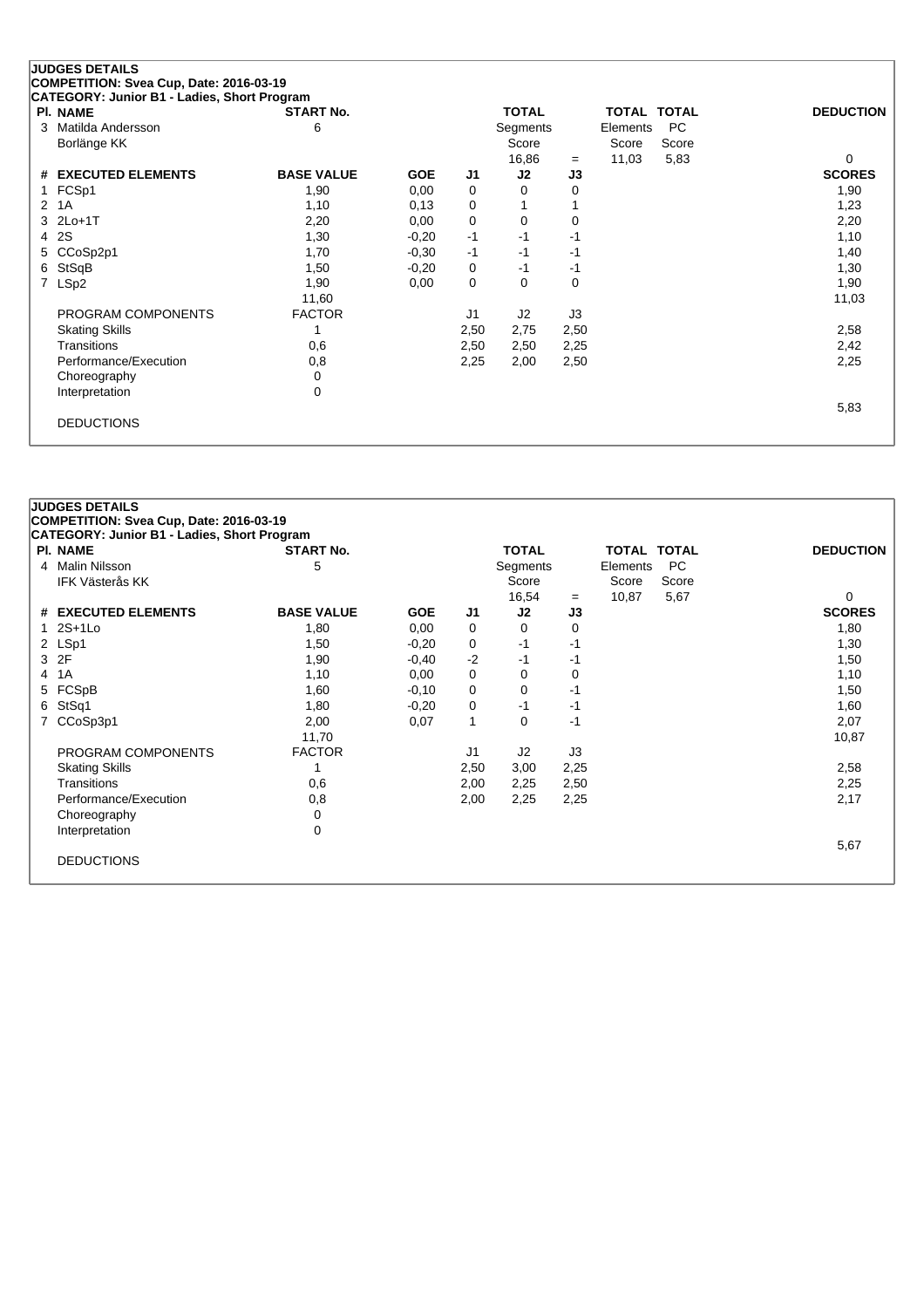## **JUDGES DETAILS**

**COMPETITION: Svea Cup, Date: 2016-03-19**

| CATEGORY: Junior B1 - Ladies, Short Program |    |                   |   |            |                |                |      |                    |       |                  |
|---------------------------------------------|----|-------------------|---|------------|----------------|----------------|------|--------------------|-------|------------------|
| <b>PI. NAME</b>                             |    | <b>START No.</b>  |   |            |                | <b>TOTAL</b>   |      | <b>TOTAL TOTAL</b> |       | <b>DEDUCTION</b> |
| 5 Lisa Axelsson                             |    | 3                 |   |            |                | Segments       |      | Elements           | PC    |                  |
| Eskilstuna IK                               |    |                   |   |            |                | Score          |      | Score              | Score |                  |
|                                             |    |                   |   |            |                | 16,19          | $=$  | 9,91               | 6,28  | 0                |
| # EXECUTED ELEMENTS                         |    | <b>BASE VALUE</b> |   | <b>GOE</b> | J1             | J2             | J3   |                    |       | <b>SCORES</b>    |
| 1 $2S+2T<<$                                 | << | 1,70              |   | $-0.53$    | $-2$           | $-3$           | $-3$ |                    |       | 1,17             |
| 2 CCoSp2pB                                  |    | 1,50              |   | $-0.60$    | $-2$           | $-2$           | -2   |                    |       | 0,90             |
| 3 2F                                        |    | 1,90              |   | 0,00       | 0              | $\mathbf 0$    | 0    |                    |       | 1,90             |
| 4 FSSp2+V                                   | V  | 1,60              |   | $-0,20$    | 0              | -1             | -1   |                    |       | 1,40             |
| 5 LSpB                                      |    | 1,20              |   | $-0.30$    | $-1$           | -1             | -1   |                    |       | 0,90             |
| 6 StSq1                                     |    | 1,80              |   | 0,50       | 1              |                |      |                    |       | 2,30             |
| 7 1A                                        |    | 1,21              | x | 0,13       | 0              |                |      |                    |       | 1,34             |
|                                             |    | 10,91             |   |            |                |                |      |                    |       | 9,91             |
| PROGRAM COMPONENTS                          |    | <b>FACTOR</b>     |   |            | J <sub>1</sub> | J <sub>2</sub> | J3   |                    |       |                  |
| <b>Skating Skills</b>                       |    |                   |   |            | 2,75           | 3,00           | 2,25 |                    |       | 2,67             |
| Transitions                                 |    | 0,6               |   |            | 2,50           | 2,75           | 2,50 |                    |       | 2,58             |
| Performance/Execution                       |    | 0,8               |   |            | 2,25           | 3,25           | 2,25 |                    |       | 2,58             |
| Choreography                                |    | 0                 |   |            |                |                |      |                    |       |                  |
| Interpretation                              |    | 0                 |   |            |                |                |      |                    |       |                  |
|                                             |    |                   |   |            |                |                |      |                    |       | 6,28             |
| <b>DEDUCTIONS</b>                           |    |                   |   |            |                |                |      |                    |       |                  |
|                                             |    |                   |   |            |                |                |      |                    |       |                  |

| <b>JUDGES DETAILS</b>                                                 |         |                   |   |            |      |              |          |                    |           |                  |
|-----------------------------------------------------------------------|---------|-------------------|---|------------|------|--------------|----------|--------------------|-----------|------------------|
| COMPETITION: Svea Cup, Date: 2016-03-19                               |         |                   |   |            |      |              |          |                    |           |                  |
| <b>CATEGORY: Junior B1 - Ladies, Short Program</b><br><b>PI. NAME</b> |         | <b>START No.</b>  |   |            |      | <b>TOTAL</b> |          | <b>TOTAL TOTAL</b> |           | <b>DEDUCTION</b> |
| 6 Emma Björklund                                                      |         |                   |   |            |      | Segments     |          | Elements           | <b>PC</b> |                  |
| <b>IFK Västerås KK</b>                                                |         |                   |   |            |      | Score        |          | Score              | Score     |                  |
|                                                                       |         |                   |   |            |      | 15,69        | $=$      | 9,88               | 5,81      | $\Omega$         |
| # EXECUTED ELEMENTS                                                   |         | <b>BASE VALUE</b> |   | <b>GOE</b> | J1   | J2           | J3       |                    |           | <b>SCORES</b>    |
| 1 2S<+1Lo                                                             | $\,<\,$ | 1,40              |   | $-0.53$    | $-2$ | $-3$         | $-3$     |                    |           | 0,87             |
| 2 1A                                                                  |         | 1,10              |   | $-0.53$    | $-2$ | $-3$         | $-3$     |                    |           | 0,57             |
| 3 CCoSp3p2                                                            |         | 2,50              |   | 0,00       | 0    | 0            | 0        |                    |           | 2,50             |
| $4$ $2$ T<<                                                           | <<      | 0,44              | X | $-0,27$    | $-2$ | $-3$         | $-3$     |                    |           | 0,17             |
| 5 FCSp1                                                               |         | 1,90              |   | $-0,10$    | 0    | $\Omega$     | $-1$     |                    |           | 1,80             |
| 6 StSq2                                                               |         | 2,60              |   | 0,17       | 1    | -1           |          |                    |           | 2,77             |
| 7 LSpB                                                                |         | 1,20              |   | 0,00       | 0    | $\Omega$     | $\Omega$ |                    |           | 1,20             |
|                                                                       |         | 11,14             |   |            |      |              |          |                    |           | 9,88             |
| PROGRAM COMPONENTS                                                    |         | <b>FACTOR</b>     |   |            | J1   | J2           | J3       |                    |           |                  |
| <b>Skating Skills</b>                                                 |         |                   |   |            | 2,25 | 3,00         | 2,25     |                    |           | 2,50             |
| Transitions                                                           |         | 0,6               |   |            | 2,25 | 2,50         | 2,50     |                    |           | 2,42             |
| Performance/Execution                                                 |         | 0,8               |   |            | 2,75 | 2,25         | 2,00     |                    |           | 2,33             |
| Choreography                                                          |         | 0                 |   |            |      |              |          |                    |           |                  |
| Interpretation                                                        |         | 0                 |   |            |      |              |          |                    |           |                  |
|                                                                       |         |                   |   |            |      |              |          |                    |           | 5,81             |
| <b>DEDUCTIONS</b>                                                     |         |                   |   |            |      |              |          |                    |           |                  |
|                                                                       |         |                   |   |            |      |              |          |                    |           |                  |